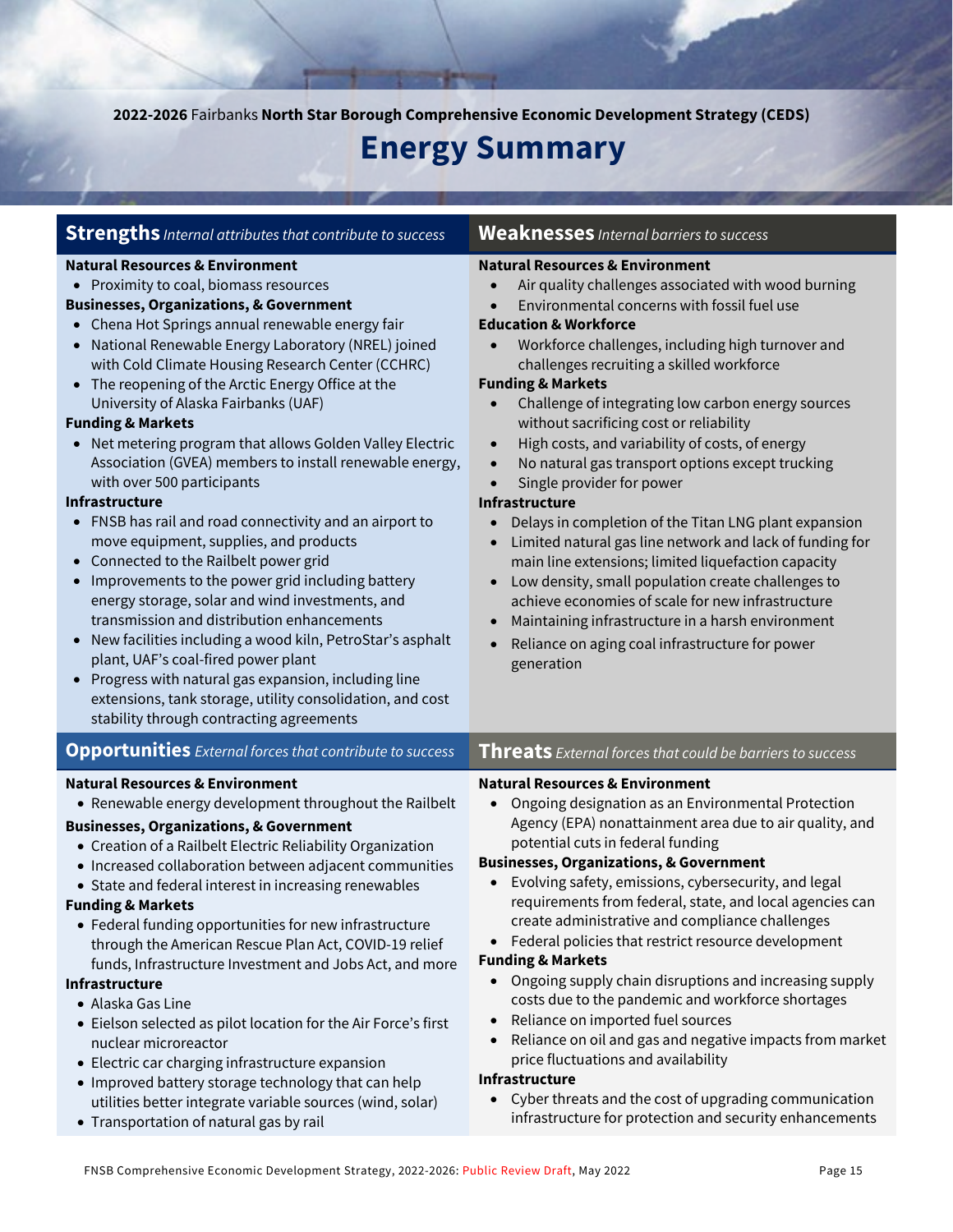| <b>Where</b><br><b>We Are</b> | What measurements can we use to track progress?<br>Where do we want to be in 5 years?                                                                                             | 2026 Targets               |
|-------------------------------|-----------------------------------------------------------------------------------------------------------------------------------------------------------------------------------|----------------------------|
| 311                           | New Annual Natural Gas Service Lines - Number of homes being converted + new                                                                                                      | 500                        |
| (2021)                        | homes with natural gas connections                                                                                                                                                | (annual)                   |
| \$5,292<br>(2018)             | Annual Household Cost - Total annual energy cost per household - This amount is<br>1.3 times the Alaska average, 2.3 times the national average, and 33% higher than<br>Anchorage | \$3,500<br>(1/3 reduction) |
| 15.3%                         | Renewables - Percentage of Railbelt energy that comes from renewable sources -                                                                                                    | 25%                        |
| (2022)                        | total renewable energy generation for GVEA alone is 10.4%                                                                                                                         | (2030)                     |

*Sources: Natural gas connections from the Interior Energy Project; annual energy costs from the 2018 Alaska Housing Finance Corporation (AHFC) Statewide Housing Assessment; renewable percentage provided by GVEA*



"Laying the groundwork for a successful Railbelt system which can integrate renewable resources is as equally important (if not more important) than the adding of the renewable resources itself."

"The cost of energy isn't just about the cost of the fuel itself, but also the cost of operations and maintenance to use that fuel, and costs on the environment."

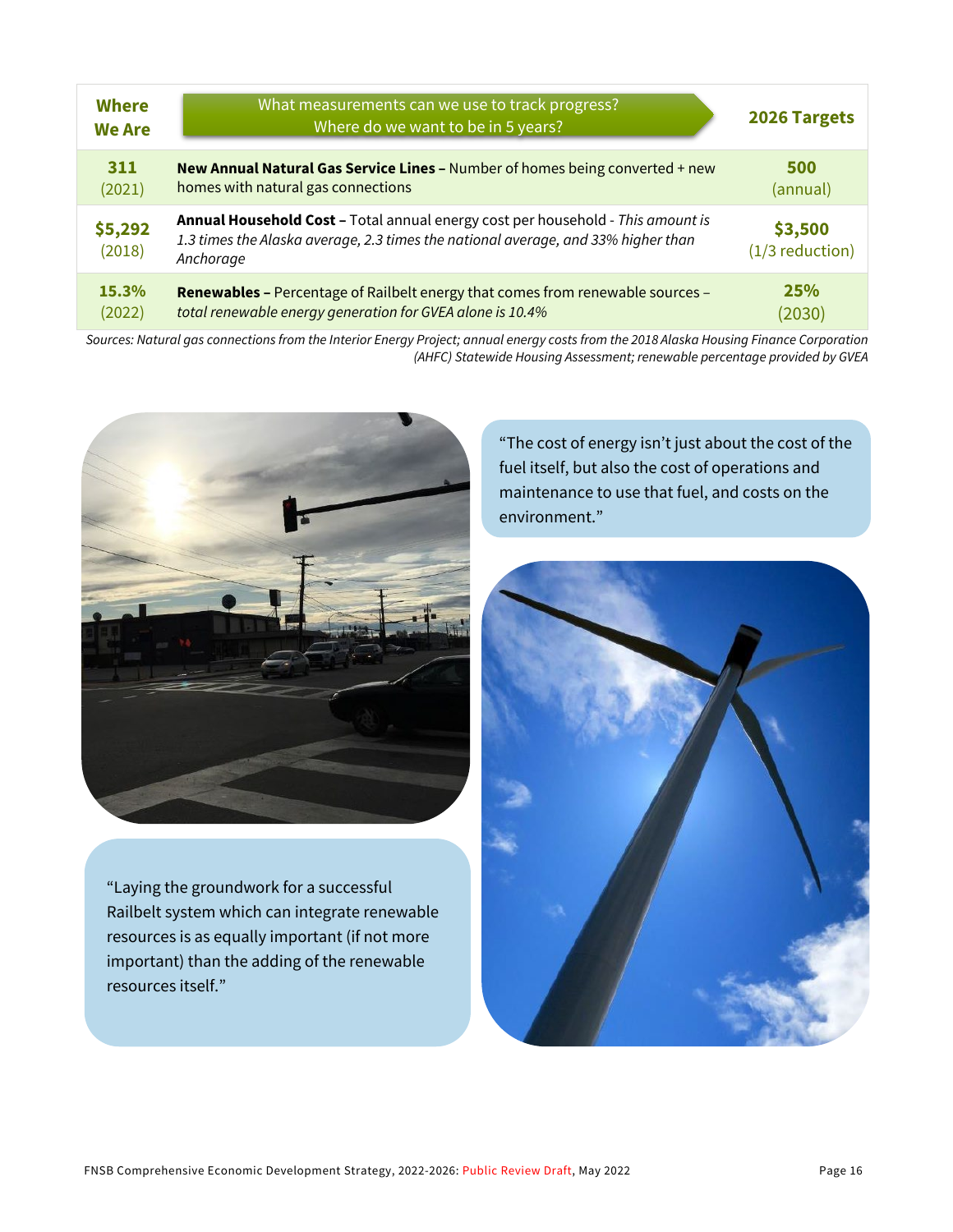### **Energy Objectives** *– Long term improvements and changes we want to see in five years or more*



1. Interior Alaska will have access to low-cost energy through its diversified, sustainable, reliable energy portfolio.



2. Interior Alaska will be a hub for piloting innovative solutions to unique cold climate energy challenges.

"We need a shared energy vision for Interior Alaska that everyone buys into and supports."

"We are struggling, as are many other businesses in the Interior, from the lack of qualified personnel available and interested in working for the utility."

"Material costs and lead times were (and continue to be) a challenge. Even common components have double or tripled in price and have lead times approaching 3 years."

"We need to maximize the benefit of available federal infrastructure funding to establish infrastructure upgrades which could dynamically change the way energy is generated and transmitted across the Railbelt (and potentially new areas as well)."

### **Strategies & Actions –** Activities we will implement over the next five years to accomplish goals & targets

- **1. Expand Natural Gas**  Secure and implement more low-cost natural gas in the Interior. *(Objective 1)*
	- a. Support continued efforts for homeowners to convert their homes to accept natural gas, including funding FNSB's Oil to Gas Conversion Program.
	- b. Increase liquefaction capacity.  $\bigotimes$
	- c. Implement Phase 2 of the Interior Gas Utility (IGU) buildout.
	- d. Continue to build out main line extensions (e.g., Pearl Creek); include natural gas in new subdivisions.
	- e. Support long-term planning for a natural gas pipeline, with Fairbanks connector.
- **2. Energy Innovation**  Promote Interior Alaska as a site for energy innovation. *(Objectives 1, 2)*
	- a. Support safe installation of the Air Force's first microreactor on Eielson Air Force Base.
	- b. Support microgrid research and development.
	- c. Support other pilot projects that advance and test new energy technologies in the Interior.  $\mathbb{S} \mathbb{U}$
	- d. Expand weatherization and energy efficiency initiatives.  $\mathcal{L}$
	- e. Invest in electric vehicle charging infrastructure.  $\bigotimes$
	- f. Explore and invest in carbon capture/reduction technologies.  $\triangle$
	- g. Support research and implementation of value-added uses of energy sources, such as for coal and waste heat.  $\mathbb{R} \mathbb{U}$
- **3. Resilient Power Grid**  Collaborate with other Railbelt utilities to achieve a resilient, efficient power grid that can better integrate future renewable energy sources for power generation. *(Objectives 1, 2)*
	- a. Add an additional 45-50 megawatt (MW) of battery storage to help regulate variable power load from renewables and create backup power during outages/disruptions.
	- b. Upgrade existing Railbelt intertie from 138 kV to 230 kV.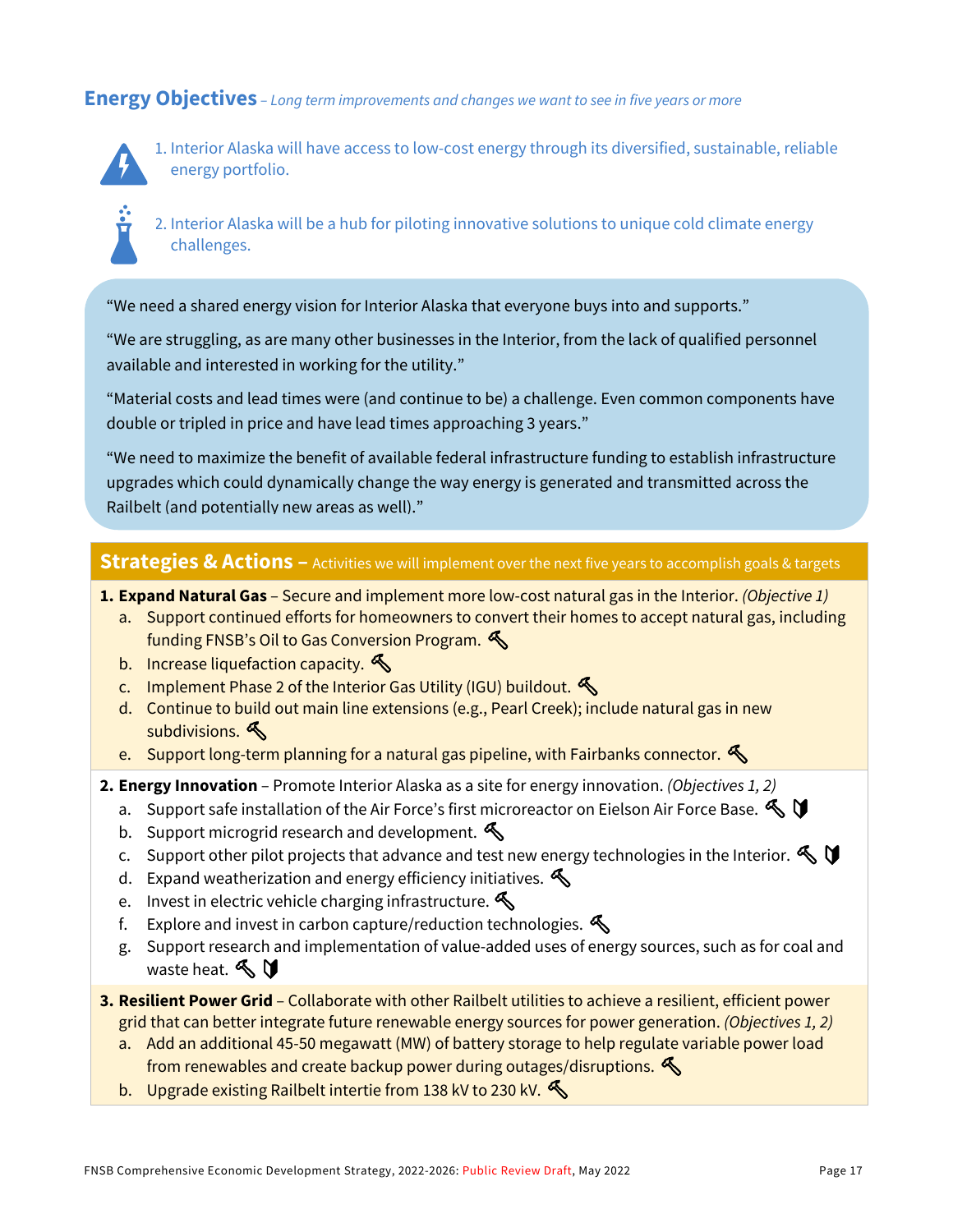- c. Complete planning for and construct the Roadbelt intertie, 230kV line connecting Healy to Nikiski.  $\mathbb{R}^+$
- d. Identify opportunities to collaborate with other sectors (e.g., shared utility easements with telecommunications).
- **4. Plan for Renewables**  Integrate renewables into Interior Alaska's long-range energy portfolio. *(Objectives 1, 2)*
	- a. Support geothermal projects in areas with geothermal potential (e.g., Chena Hot Springs).  $\mathcal{L}$
	- b. Support wind farms in Interior Alaska.
	- c. Collaborate with other Railbelt utilities to develop renewable energy projects (e.g., Bradley Lake Hydroelectric Project) that can reliably meet shared energy needs, reduce carbon output, and lower energy costs.
	- d. Continue to expand and encourage participation in GVEA's SNAP Plus net metering system, where members can install renewable generation that is connected to the grid.  $\mathcal{L}$
- **5. Increase Collaboration** Improve collaboration between Interior Alaska energy stakeholders. *(Objectives 1, 2)*
	- a. Convene utility providers and local policymakers to develop an Interior Alaska Energy Plan.
	- b. Encourage greater Department of Defense (DoD) participation in regional energy planning.
	- c. Encourage regional stakeholder participation in the Alaska Nuclear Energy Working Group.
	- d. Continue to participate in conversations with regional Railbelt partners such as the Roadbelt Electric Reliability Organization, Bradley Lake Management Committee, and Railbelt Utility Managers groups.
	- e. Work with education and workforce development providers to expand outreach about and availability of training opportunities to support the needs of the energy sector.

|  |  |  | <b>Key</b> $\star$ Priority (TBD) |  | Supplied Project |  | Military-related |
|--|--|--|-----------------------------------|--|------------------|--|------------------|
|--|--|--|-----------------------------------|--|------------------|--|------------------|

"Success is not going to come overnight and a staged approached needs to be done to ensure that reliability, cost, and environmental impacts are all considered in the decision-making process."

"One of the biggest challenges is trying to integrate low carbon energy resources in such a way that does not sacrifice cost or reliability."

## **Other Relevant Resources**

- **Small Scale Nuclear Power: an option for Alaska?** UAF Alaska Center for Energy and Power. January 2021[. View here.](https://acep.uaf.edu/media/303519/ACEP_Nuclear_Report_2020.pdf)
- **Alaska State Energy Profile**. U.S. Energy Information Administration. 2022[. View here.](https://www.eia.gov/state/print.php?sid=AK)
- **Interior Energy Project**. Alaska Industrial Development & Export Authority. [Project website here.](https://interiorenergyproject.com/)
- **FNSB CEDS Economic Impact Analysis: Interior Gas Utility Phase 2 Buildout.** Fairbanks North Star Borough, Nov. 2021. View [here.](https://fnsbceds.com/wp-content/uploads/2021/12/11-17-21_FNSB_CEDS_IGU_Phase_2_Analysis.pdf)

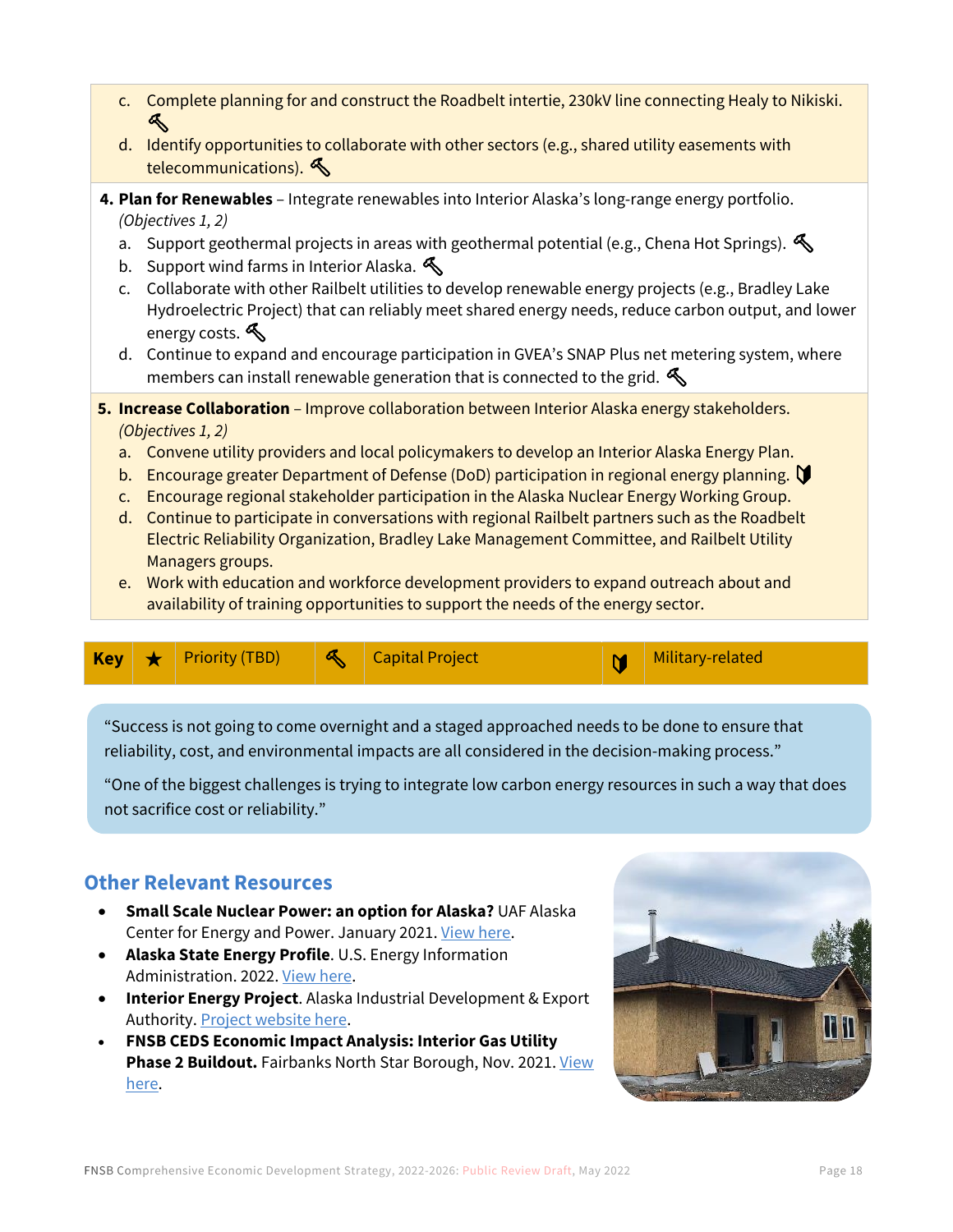# **Energy**

*See Appendix A for a list of acronyms.*

# **Strategy #1: Expand Natural Gas – Secure and implement more low-cost natural gas in the Interior.**

| <b>Capital</b><br>Project? |    | <b>Action</b>                                                                                                                                           | Lead                                         | <b>Support</b>                                                       | <b>Estimated</b><br><b>Resources</b> | <b>Target</b><br><b>Completion</b> |
|----------------------------|----|---------------------------------------------------------------------------------------------------------------------------------------------------------|----------------------------------------------|----------------------------------------------------------------------|--------------------------------------|------------------------------------|
|                            |    | a. Support continued efforts for homeowners to convert their<br>homes to accept natural gas, including funding FNSB's Oil<br>to Gas Conversion Program. | <b>FNSB</b>                                  | Alaska Industrial Development and<br><b>Export Authority (AIDEA)</b> | \$3.2 million                        | 2023                               |
| ✓                          | b. | Increase liquefaction capacity.                                                                                                                         | <b>IGU</b>                                   | TBD                                                                  | TBD                                  | 2026                               |
| $\checkmark$               | C. | Implement Phase 2 of the Interior Gas Utility buildout.                                                                                                 | <b>IGU</b>                                   | <b>TBD</b>                                                           | TBD                                  | <b>TBD</b>                         |
|                            |    | <b>d.</b> Continue to build out main line extensions (e.g., Pearl<br>Creek); include natural gas in new subdivisions.                                   | <b>IGU</b>                                   | FNSB, developers                                                     | $\sim$ S1 million<br>annually        | Ongoing                            |
|                            |    | e. Support long-term planning for a natural gas pipeline, with<br>Fairbanks connector.                                                                  | Alaska Gasline<br>Development<br>Corporation | AIDEA, IGU                                                           | TBD                                  | <b>TBD</b>                         |

# **Strategy #2: Energy Innovation – Promote Interior Alaska as a site for energy innovation.**

| <b>Capital</b><br>Project? |    | <b>Action</b>                                                                                                  | Lead                                                | <b>Support</b>                                                                                                                                                                  | <b>Estimated</b><br><b>Resources</b> | <b>Target</b><br><b>Completion</b>                                                   |
|----------------------------|----|----------------------------------------------------------------------------------------------------------------|-----------------------------------------------------|---------------------------------------------------------------------------------------------------------------------------------------------------------------------------------|--------------------------------------|--------------------------------------------------------------------------------------|
| $\checkmark$               | а. | Support safe installation of the Air Force's first microreactor<br>on Eielson Air Force Base. Learn more here. | <b>DoD</b>                                          | GVEA, Department of Energy, the<br><b>Nuclear Regulatory Commission</b>                                                                                                         | TBD                                  | Select<br>vendor<br>2022, begin<br>construction<br>2025, begin<br>operations<br>2027 |
| $\checkmark$               | b. | Support microgrid research and development.                                                                    | UAF Alaska Center<br>for Energy and<br>Power (ACEP) | National Renewable Energy<br>Laboratory (NREL), Renewable Energy<br>Alaska Project (REAP); Intelligent<br>Energy Systems; UA Institute for<br>Social & Economic Research (ISER) | Varies                               | Ongoing                                                                              |
| $\checkmark$               |    | c. Support other pilot projects that advance and test new<br>energy technologies in the Interior.              | NREL/CCHRC                                          | REAP, GVEA, UAF Arctic Energy Office,<br>DoD, Alaska Native Tribal Health<br>Consortium (ANTHC), entrepreneurs,<br><b>UAF ACEP</b>                                              | Varies                               | Varies                                                                               |
| $\checkmark$               | d. | Expand weatherization and energy efficiency initiatives.                                                       | NREL/CCHRC                                          | <b>Fairbanks Climate Action Coalition</b><br>(FCAC), Solarize Fairbanks, Interior                                                                                               | Varies                               | Ongoing                                                                              |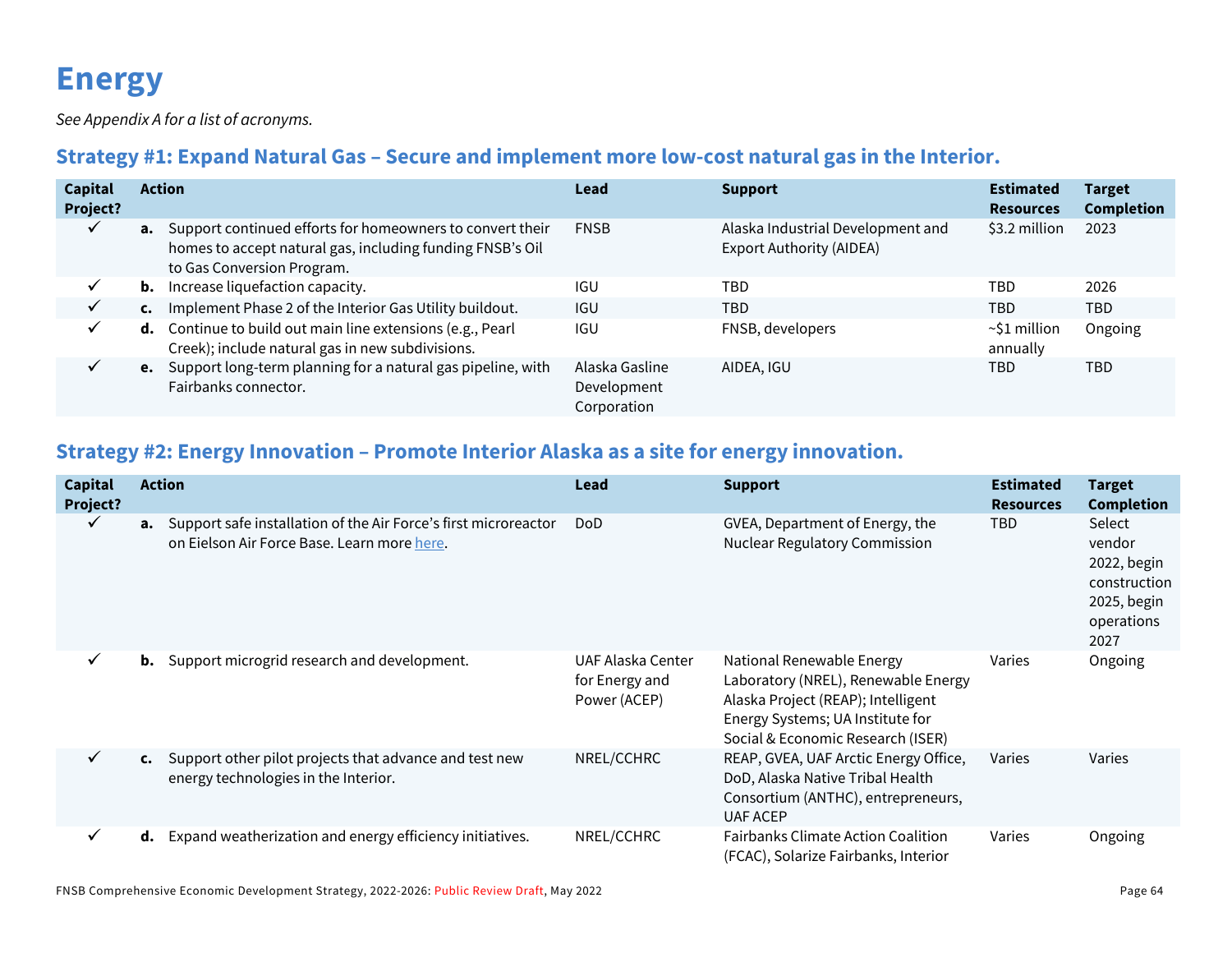| <b>Capital</b><br>Project? | <b>Action</b>                                                                                                                                                                              | Lead                                                                                | <b>Support</b>                                                                                                                                  | <b>Estimated</b><br><b>Resources</b>                                                            | <b>Target</b><br><b>Completion</b> |
|----------------------------|--------------------------------------------------------------------------------------------------------------------------------------------------------------------------------------------|-------------------------------------------------------------------------------------|-------------------------------------------------------------------------------------------------------------------------------------------------|-------------------------------------------------------------------------------------------------|------------------------------------|
|                            |                                                                                                                                                                                            |                                                                                     | Weatherization, REAP, ANTHC, Interior<br>Regional Housing Authority (IRHA),<br>Alaska Housing Finance Corporation<br>(AHFC), UAF ACEP           |                                                                                                 |                                    |
| $\checkmark$               | e. Invest in electric vehicle (EV) charging infrastructure. Learn<br>more about current efforts at the Alaska Energy Authority<br>(AEA)'s Alaska Electric Vehicle Working Group page here. | AEA                                                                                 | GVEA, Alaska Electric Vehicle<br>Association, UAF ACEP, FNSB, FCAC,<br>state agencies, electric vehicle drivers<br>and industry representatives | EV fast-<br>charging<br>network<br>phase 1:<br>\$1.52 M<br>(Kenai<br>Peninsula to<br>Fairbanks) | Phase 1:<br>Summer<br>2022         |
| $\checkmark$               | Explore and invest in carbon capture/reduction<br>f.<br>technologies, including the <b>Fairbanks Carbon Reduction</b><br><u>Fund</u> .                                                     | UAF ACEP, UAF<br>Alaska Center for<br><b>Climate Assessment</b><br>& Policy (ACCAP) | FCAC, Alaska Native Corporations,<br>Alaska Village Corporations                                                                                | Varies                                                                                          | Ongoing                            |
|                            | Support research and implementation of value-added uses<br>g.<br>of energy sources, such as for coal and waste heat.                                                                       | <b>UAF ACEP</b>                                                                     | REAP, GVEA, UAF Arctic Energy Office,<br>DoD, ANTHC, entrepreneurs, UAF<br>ACEP, NREL/CCHRC                                                     | Varies                                                                                          | Ongoing                            |

**Strategy #3: Resilient Power Grid – Collaborate with other Railbelt utilities to achieve a resilient, efficient power grid that can better integrate future renewable energy sources for power generation.**

| <b>Capital</b><br>Project? |                | <b>Action</b>                                                                                                                                                                                         | Lead                                                   | <b>Support</b>                                                                                          | <b>Estimated</b><br><b>Resources</b>                                 | <b>Target</b><br><b>Completion</b> |
|----------------------------|----------------|-------------------------------------------------------------------------------------------------------------------------------------------------------------------------------------------------------|--------------------------------------------------------|---------------------------------------------------------------------------------------------------------|----------------------------------------------------------------------|------------------------------------|
| $\checkmark$               |                | <b>a.</b> Add an additional 45-50 MW of battery storage to help<br>regulate variable power load from renewables and create<br>backup power during outages/disruptions.                                | <b>GVEA</b>                                            | <b>AEA</b>                                                                                              | \$70-\$75<br>million                                                 | 2025                               |
| ✓                          | b.             | Upgrade existing Railbelt intertie from 138 kV to 230 kV.                                                                                                                                             | Railbelt utilities                                     | AEA, Denali Commission                                                                                  | \$170<br>million                                                     | TBD                                |
| ✓                          | $\mathsf{C}$ . | Complete planning for and construct the Roadbelt intertie,<br>a 230kV line connecting Healy to Nikiski. (see the Denali<br>Commission Roadbelt Intertie Project Report here for more<br>information). | Roadbelt Electric<br>Reliability<br>Organization (ERO) | AEA, utility providers, municipalities,<br>Denali Commission, Tribes                                    | \$1 billion<br>(5566 M for<br>Sutton to<br><b>Delta</b><br>Junction) | 2025                               |
| ✓                          | d.             | Identify opportunities to collaborate with other sectors<br>(e.g., shared utility easements with telecommunications).                                                                                 | <b>GVEA</b>                                            | IGU, broadband providers, permitting<br>departments of state and federal<br>agencies, Denali Commission | Varies                                                               | Ongoing                            |